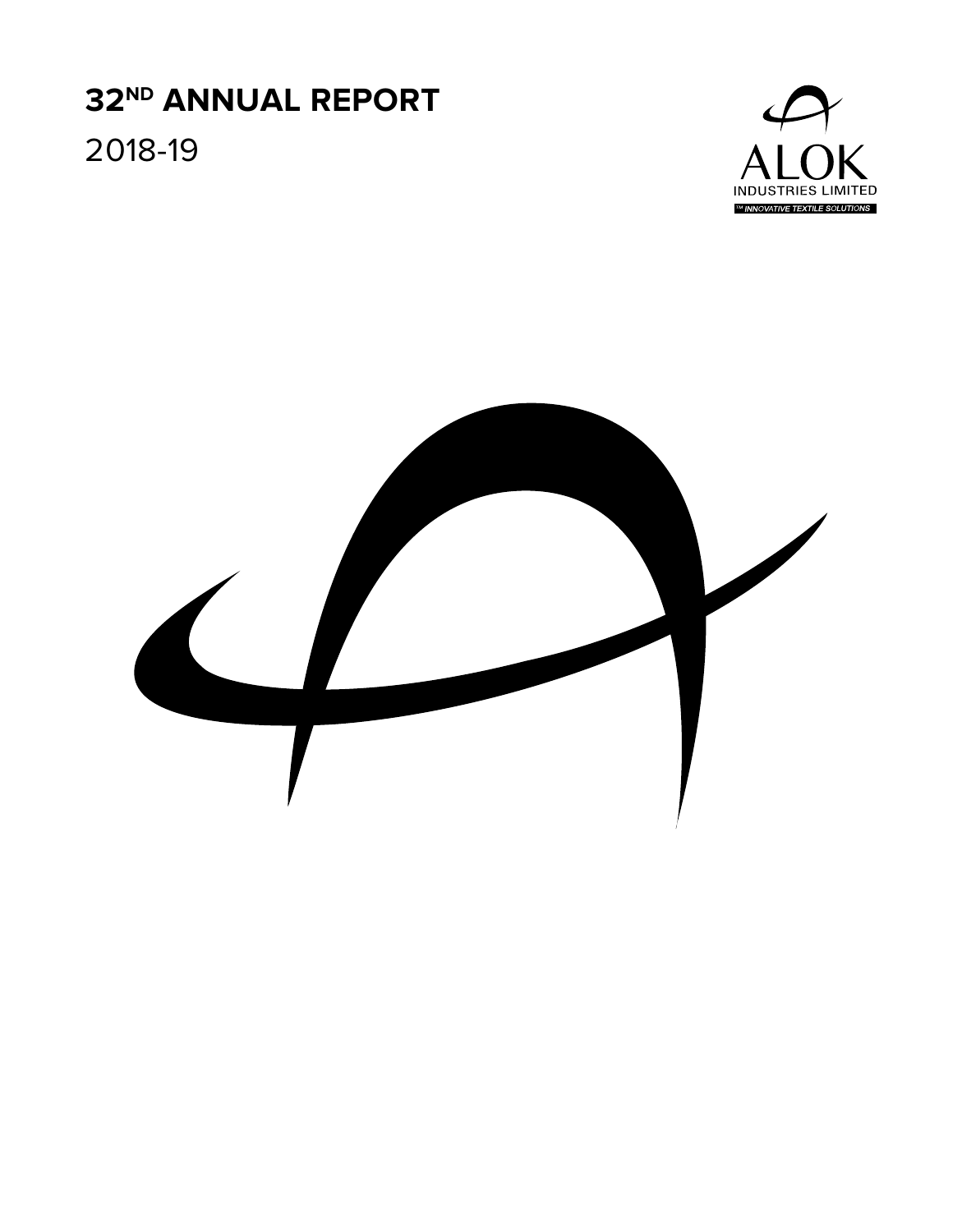## **CONTENTS**

| 1.  | <b>General Information</b>                                                 | 1   |
|-----|----------------------------------------------------------------------------|-----|
| 2.  | <b>Board of Directors</b>                                                  | 3   |
| 3.  | Notice                                                                     | 4   |
| 4.  | Director's Report                                                          | 13  |
| 5.  | Management Discussion and Analysis                                         | 43  |
| 6.  | Corporate Governance Report and Annexure                                   | 61  |
| 7.  | Certifications                                                             | 80  |
| 8.  | Independent Auditors' Report on Standalone<br><b>Financial Statement</b>   | 82  |
| 9.  | <b>Balance sheet</b>                                                       | 94  |
| 10. | <b>Statement of Profit and Loss Account</b>                                | 95  |
| 11. | Statement of Change in Equity                                              | 96  |
| 12. | Cash flow statement                                                        | 97  |
| 13. | Notes to the Standalone Financial Statements                               | 100 |
| 14. | Independent Auditors' Report on Consolidated<br><b>Financial Statement</b> | 157 |
| 15. | <b>Consolidated Balance Sheet</b>                                          | 166 |
| 16. | Consolidated Statement of Profit and Loss<br>Account                       | 167 |
| 17. | Consolidated Statement of Change in Equity                                 | 168 |
| 18. | <b>Consolidated Cash flow statement</b>                                    | 169 |
| 19. | Notes to Consolidated Financial Statements                                 | 171 |
| 20. | Attendance Slip and Proxy Form                                             | 233 |